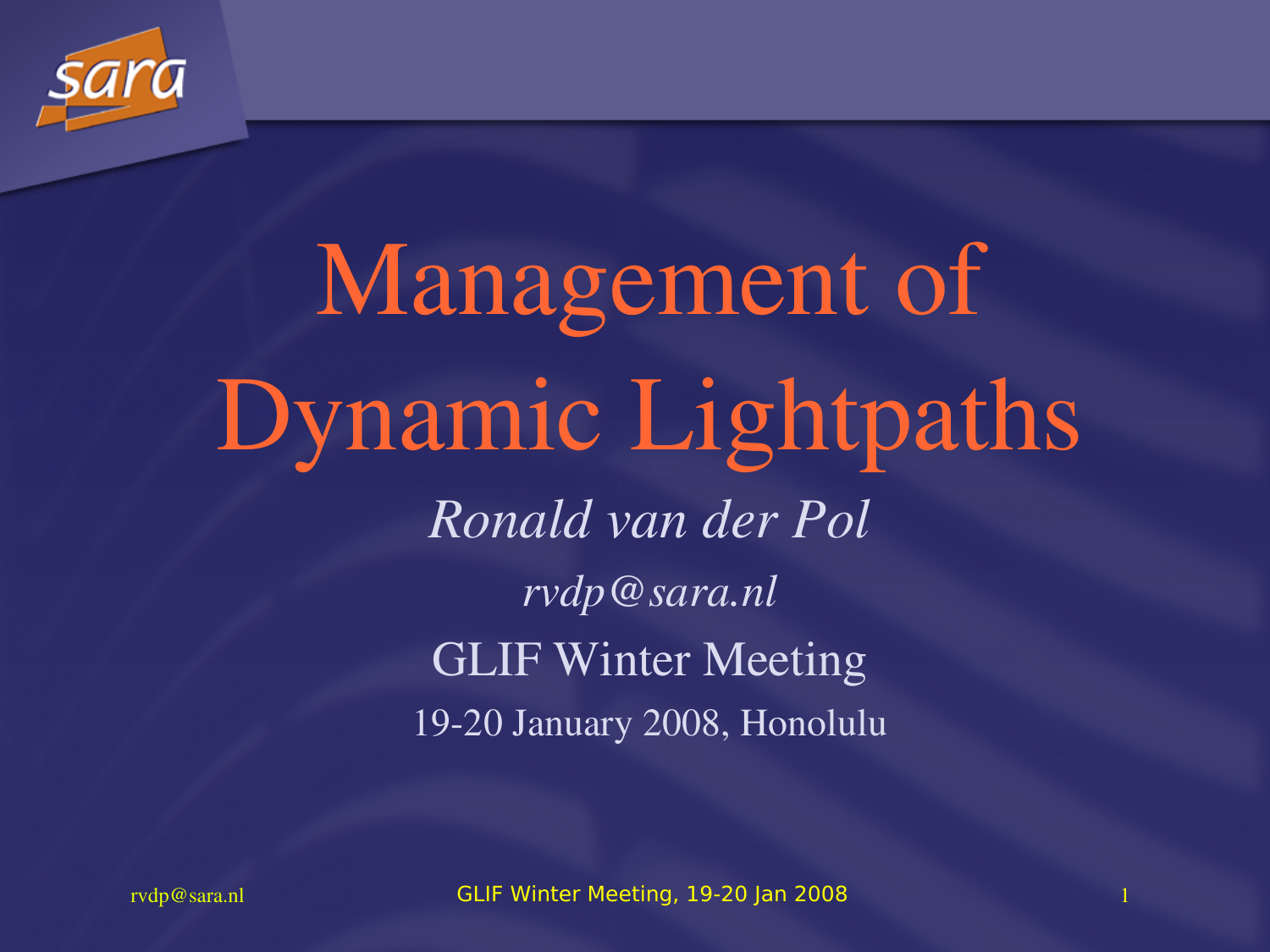

#### **Outline**

this talk is intended to start a discussion Operational issues Alarms during setup and re-routing **Identifiers Monitoring Ticketing Discussion**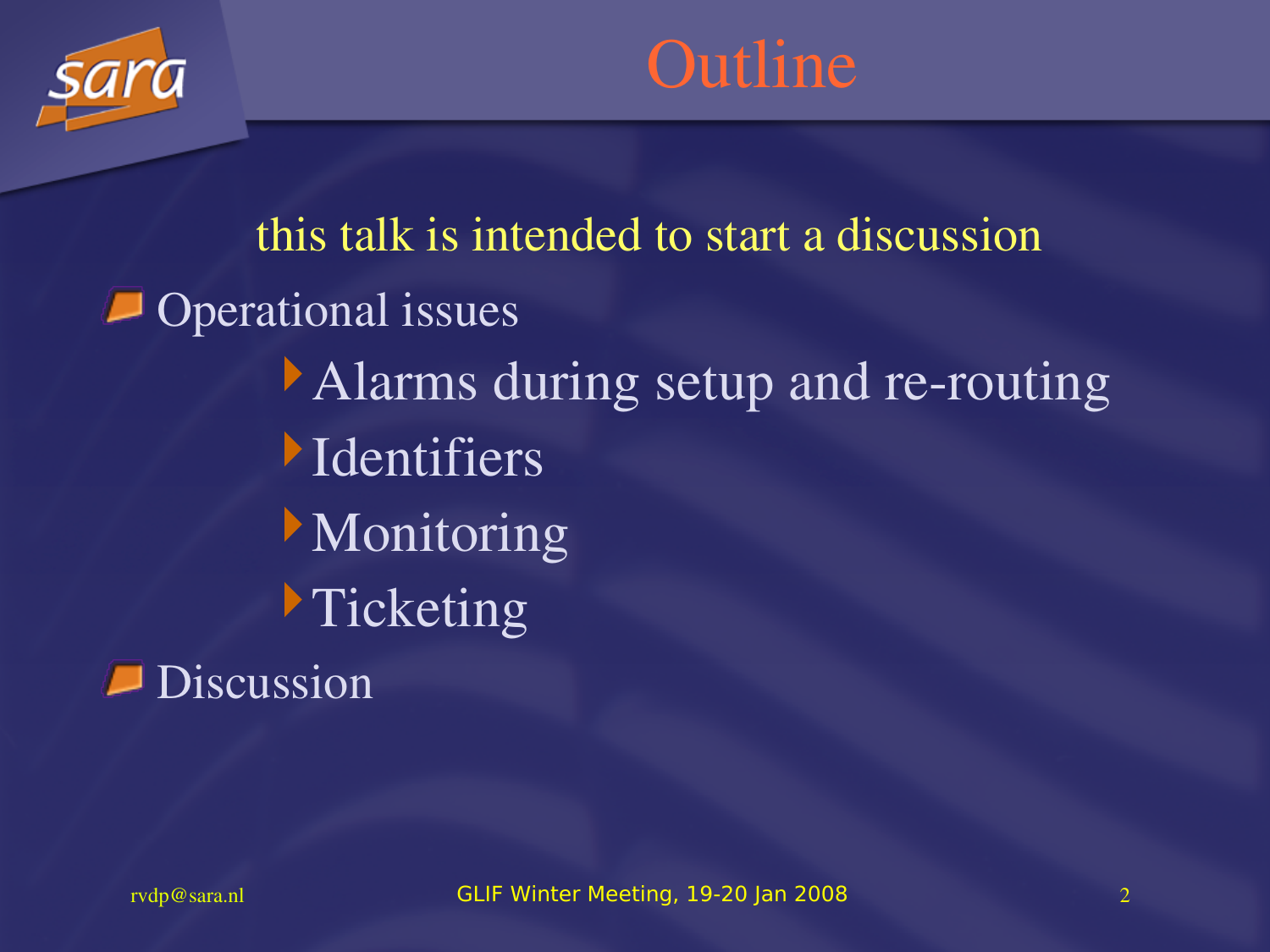



Dynamic lightpaths setup by DRAC, UCLP, DRAGON, etc Provisioning phase causes alarms unequipped link down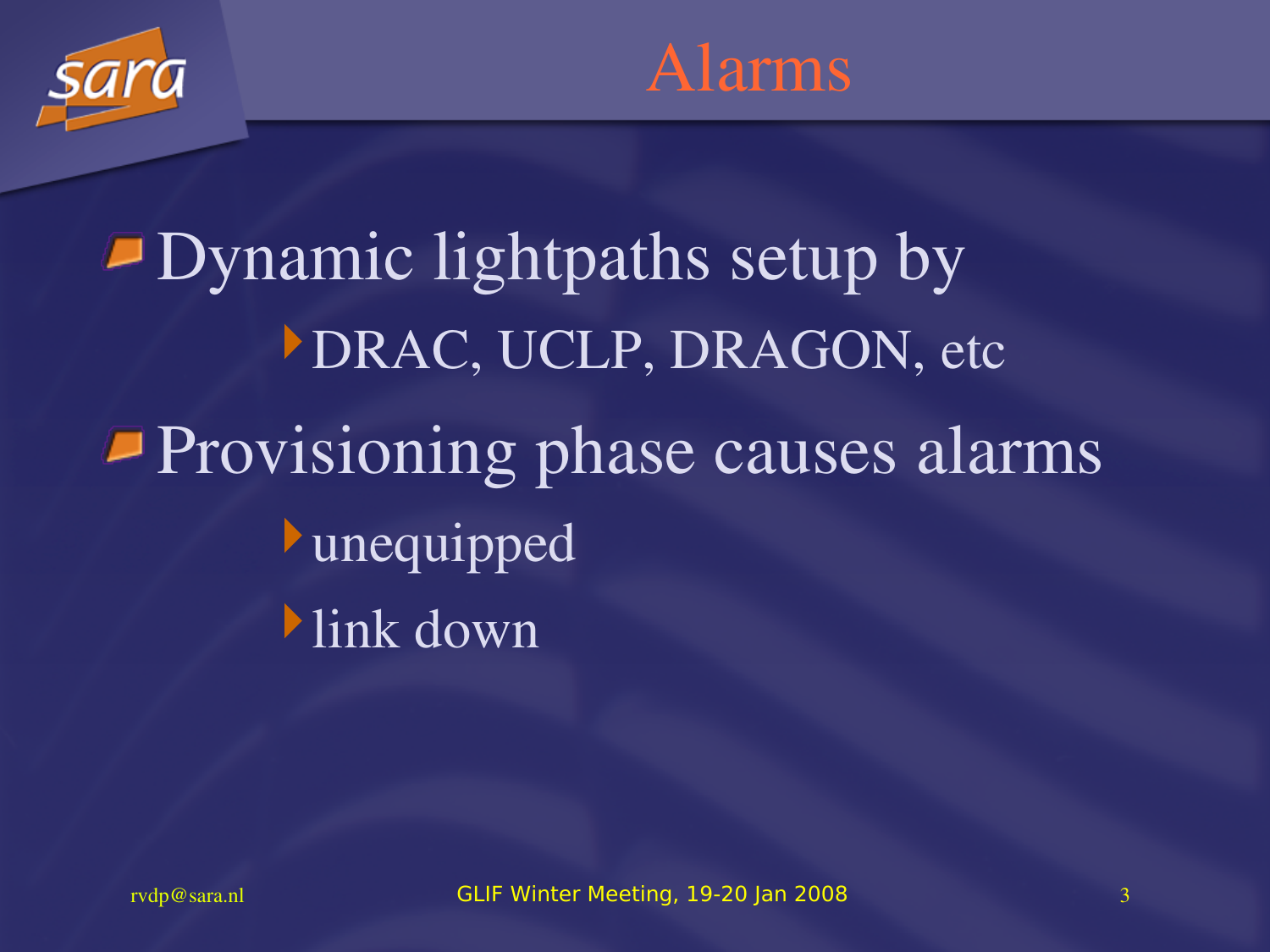

Reason for Alarms

Unequipped alarms raised when circuit is not completely provisioned end-to-end Link Down raised on GE ports when there is an outage on the circuit or the circuit is not completely provisioned end-to-end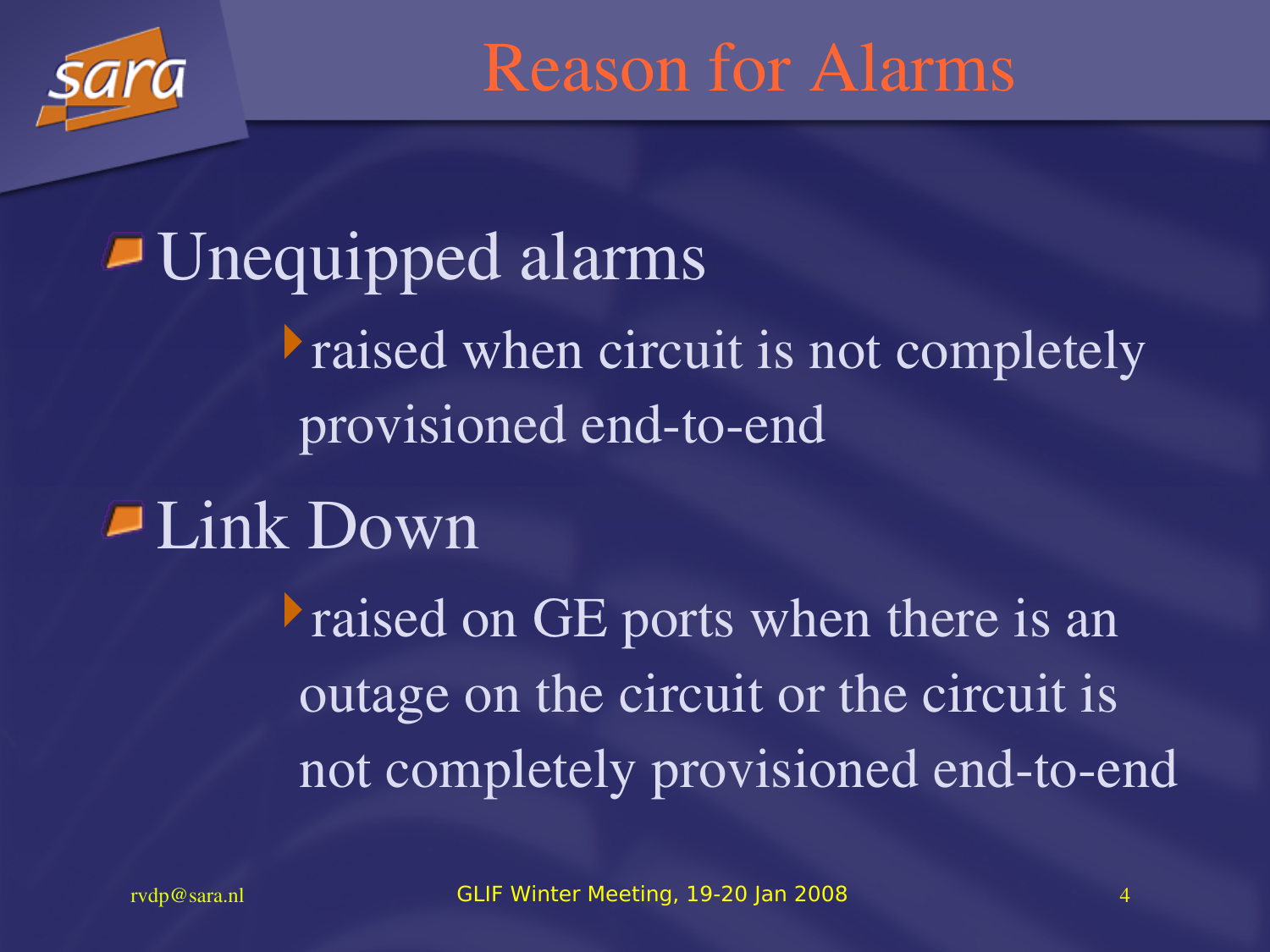



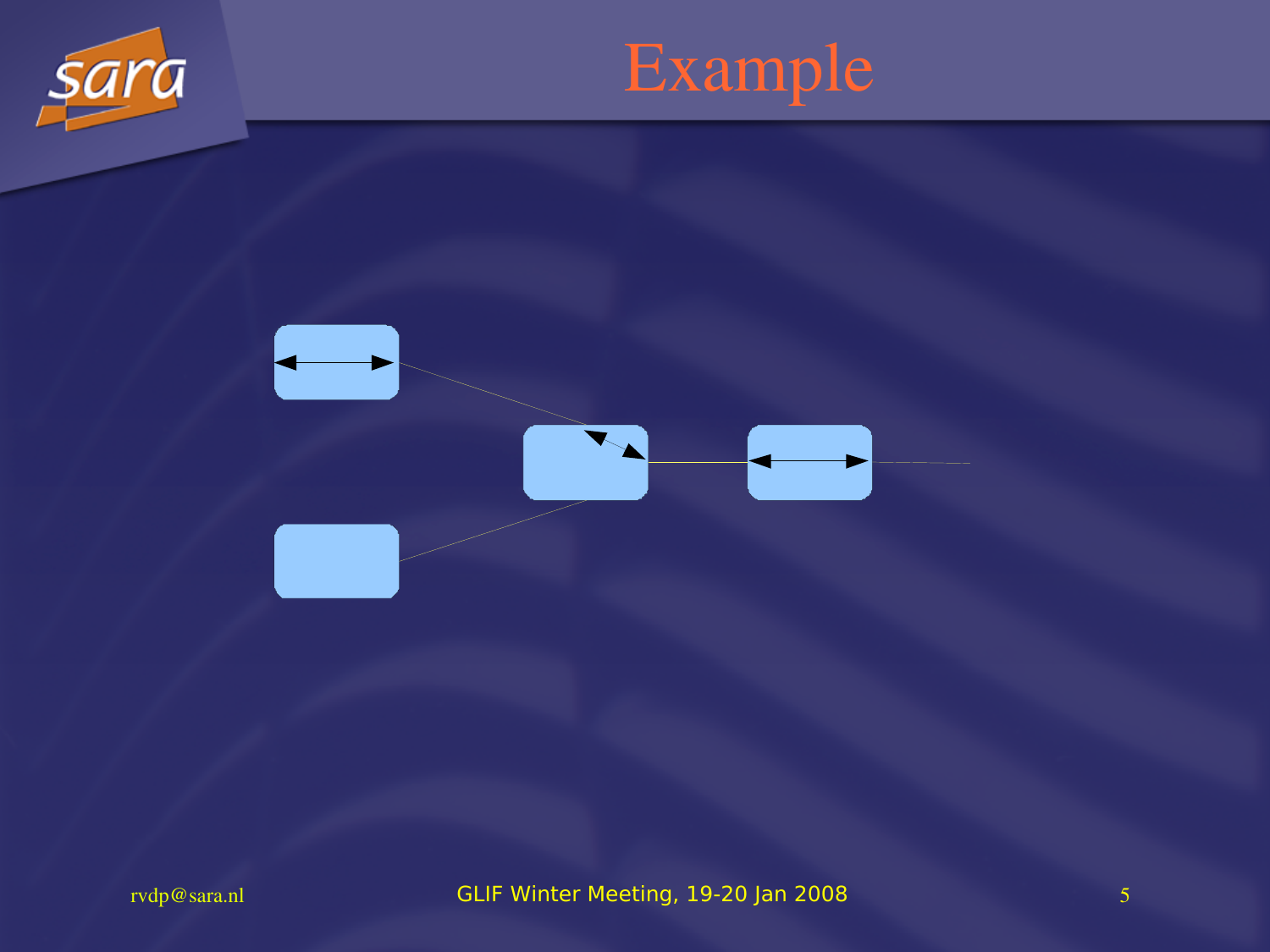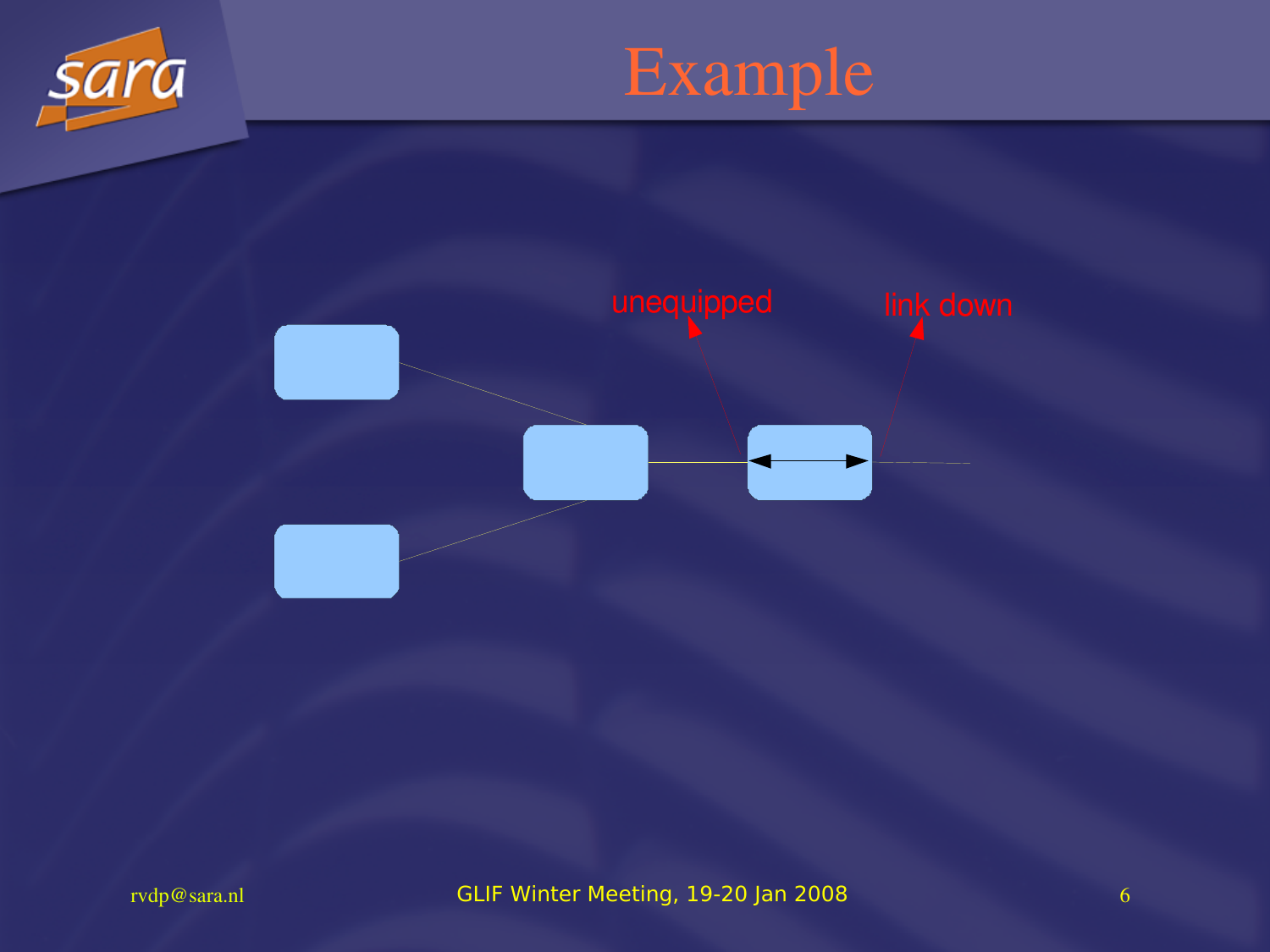



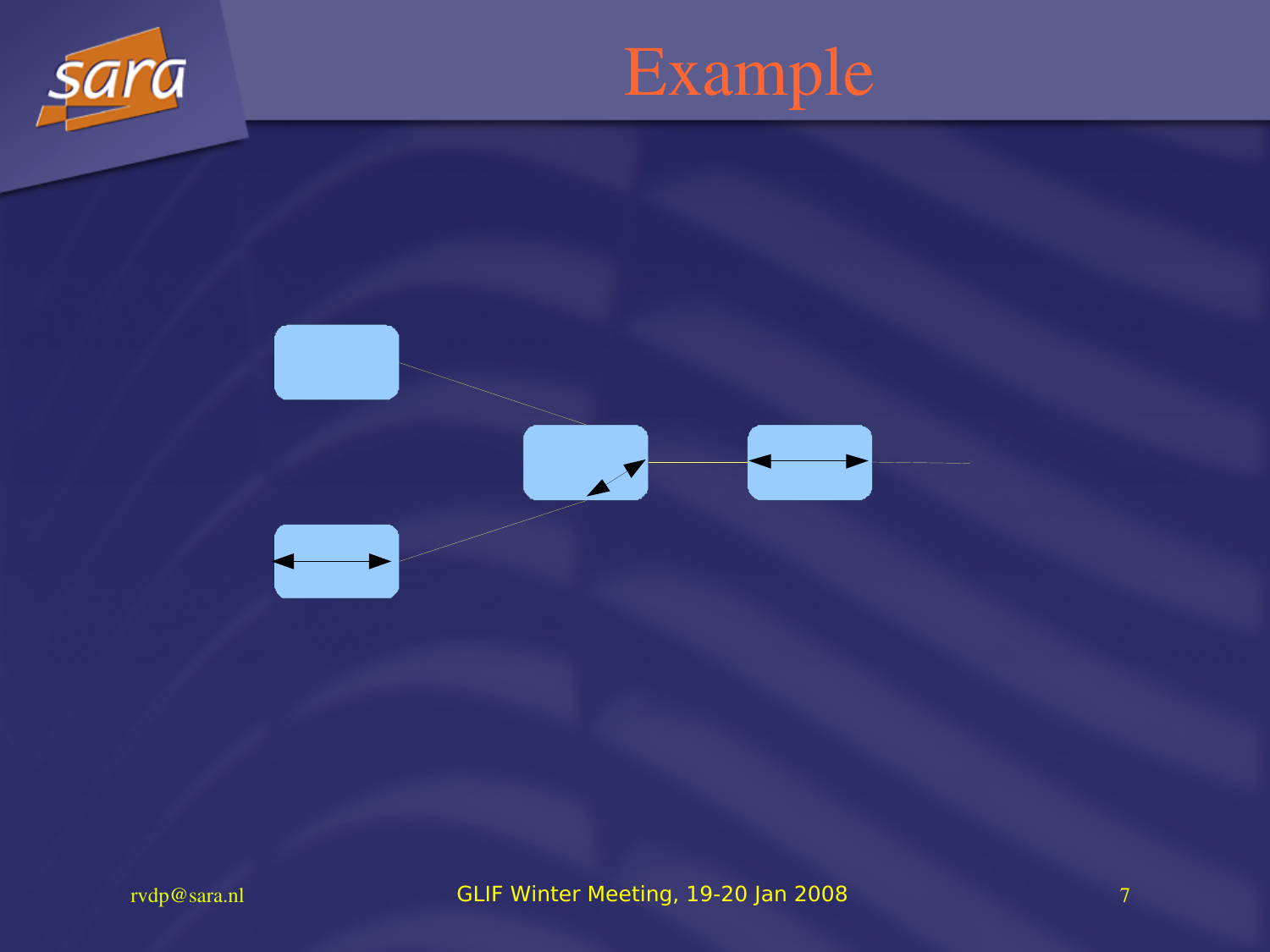

Ignore *unequipped* alarms? run scripts to find crossconnects that are not part of a lightpath Ignore *link down* alarms on end ports? react only to *link down* alarms on backbone links?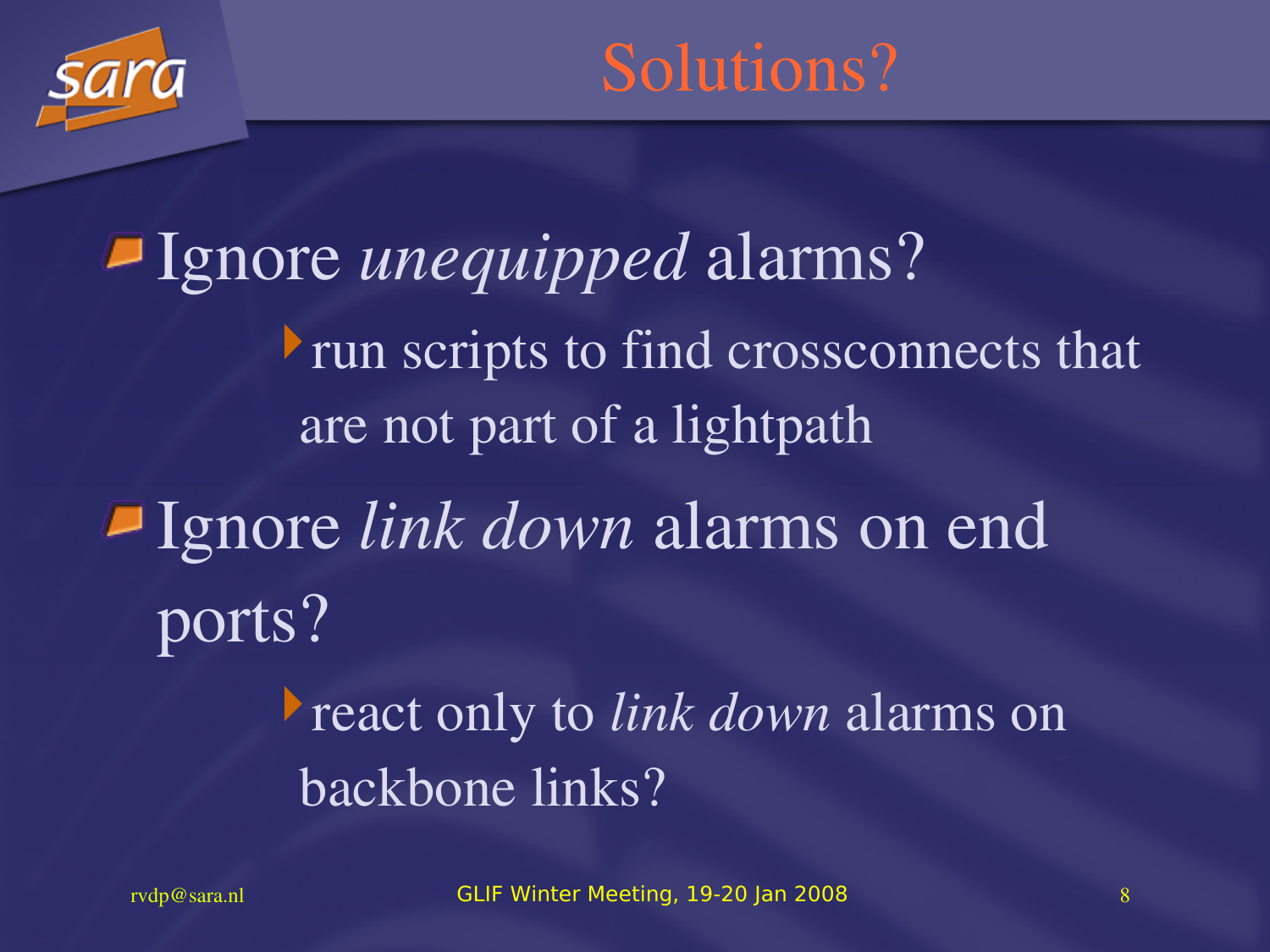

### Globally Unique Identifiers

DRAC, UCLP, DRAGON, etc must generate an Identifier for each lightpath they setup We need Identifiers that can be generated by programs without human intervention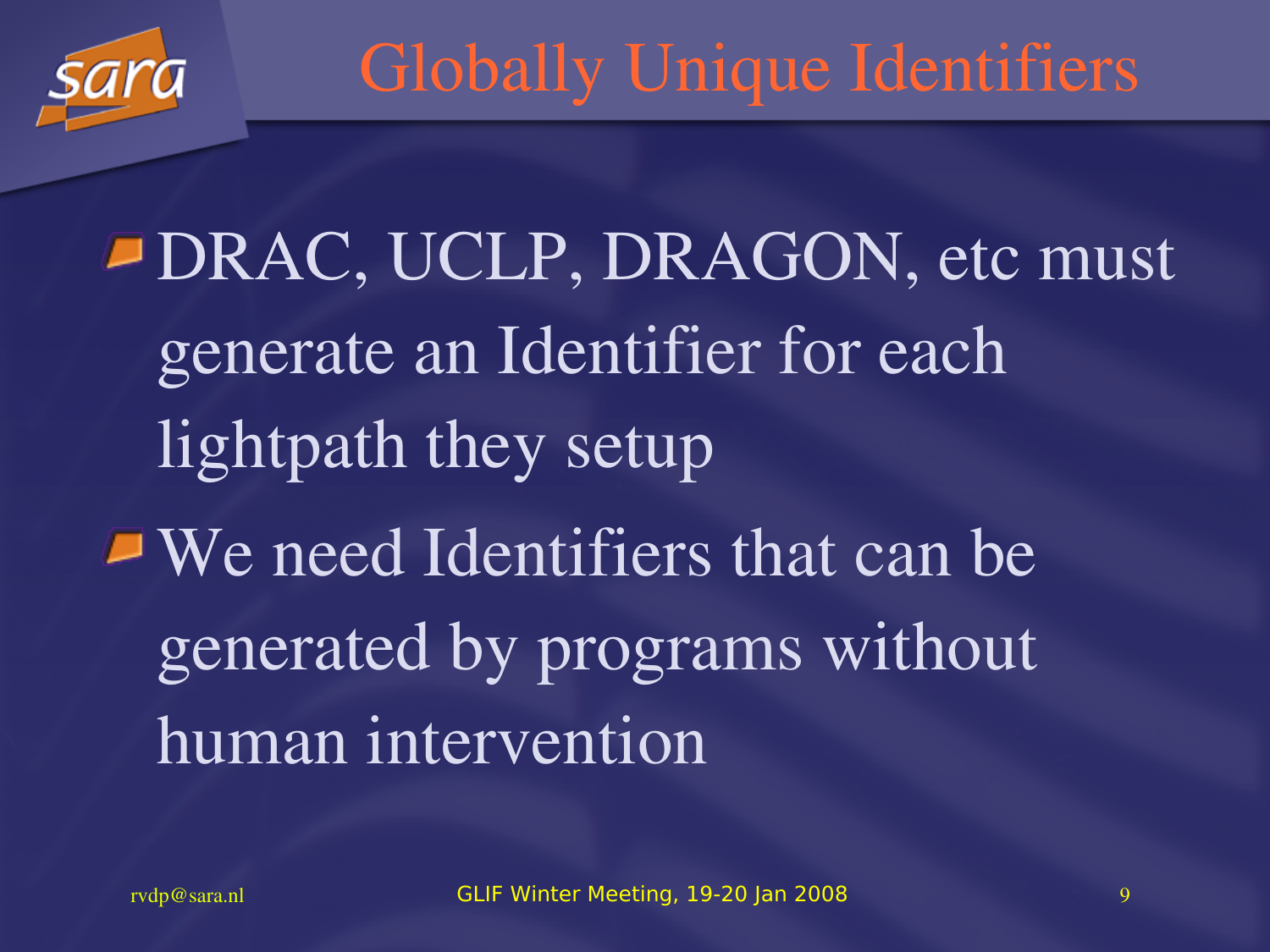

### Globally Unique Identifiers

How will the Identifier be communicated to the Network Operator? **Configured in the equipment by** dynamic lightpath setup software? • not all equipment can handle descriptions suggestions?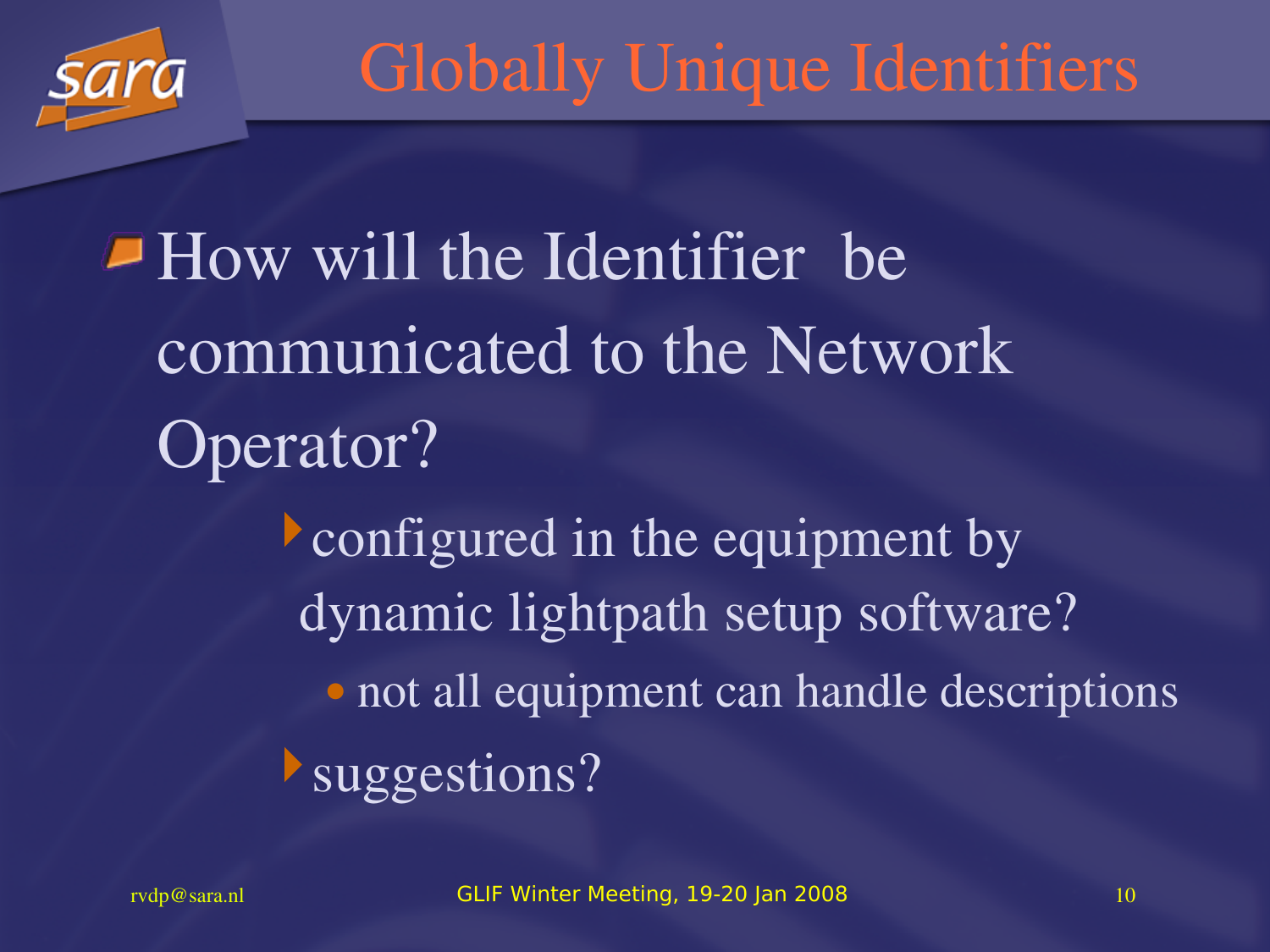

**Monitoring** 

How do we monitor dynamic lightpaths end-to-end? Share status and configuration data between domains which data? how?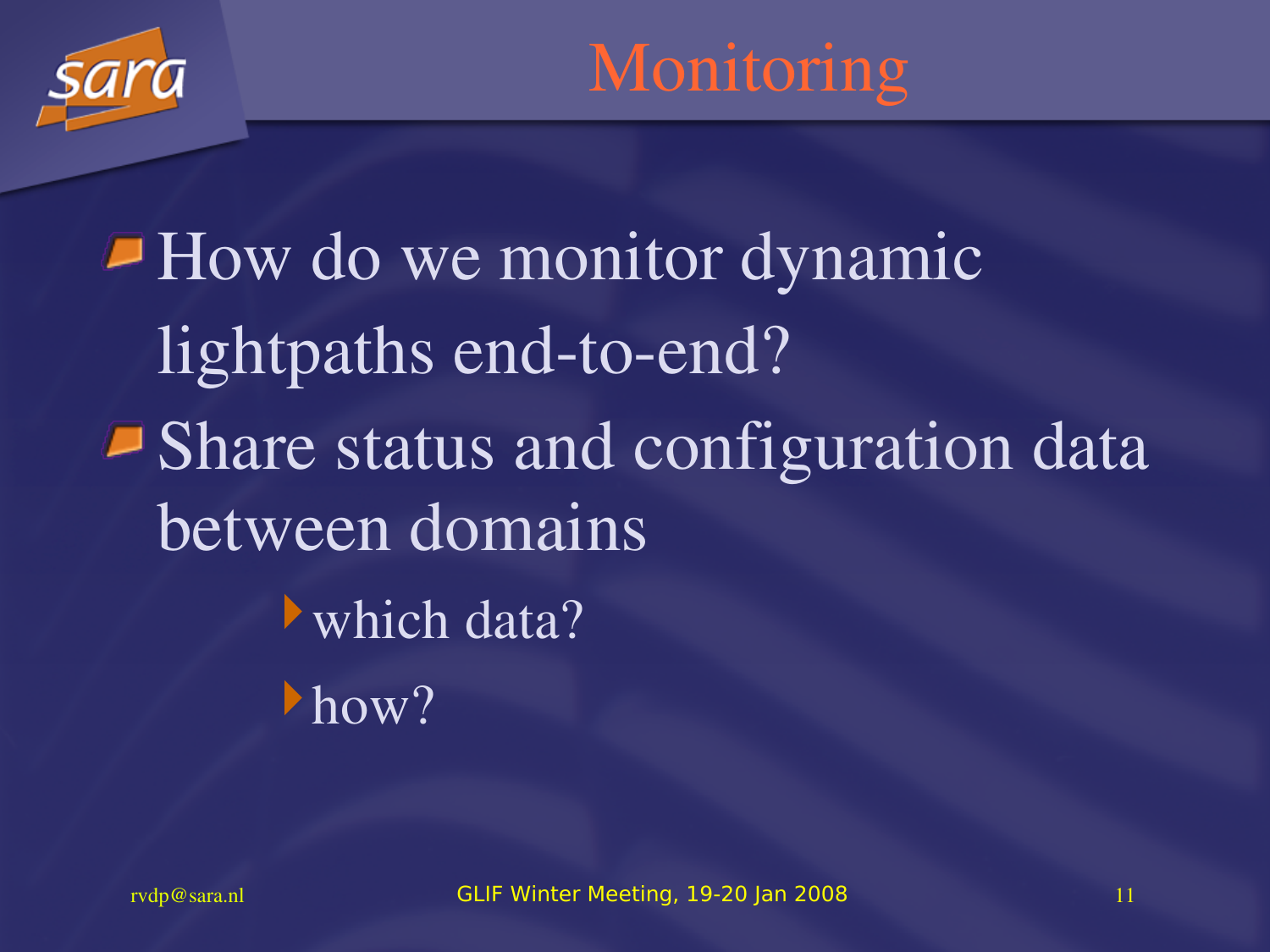



Who is the point of contact for each dynamic lightpath? who to contact in case of planned work or outages? How long can we go on with the broadcasting of tickets like we do today?